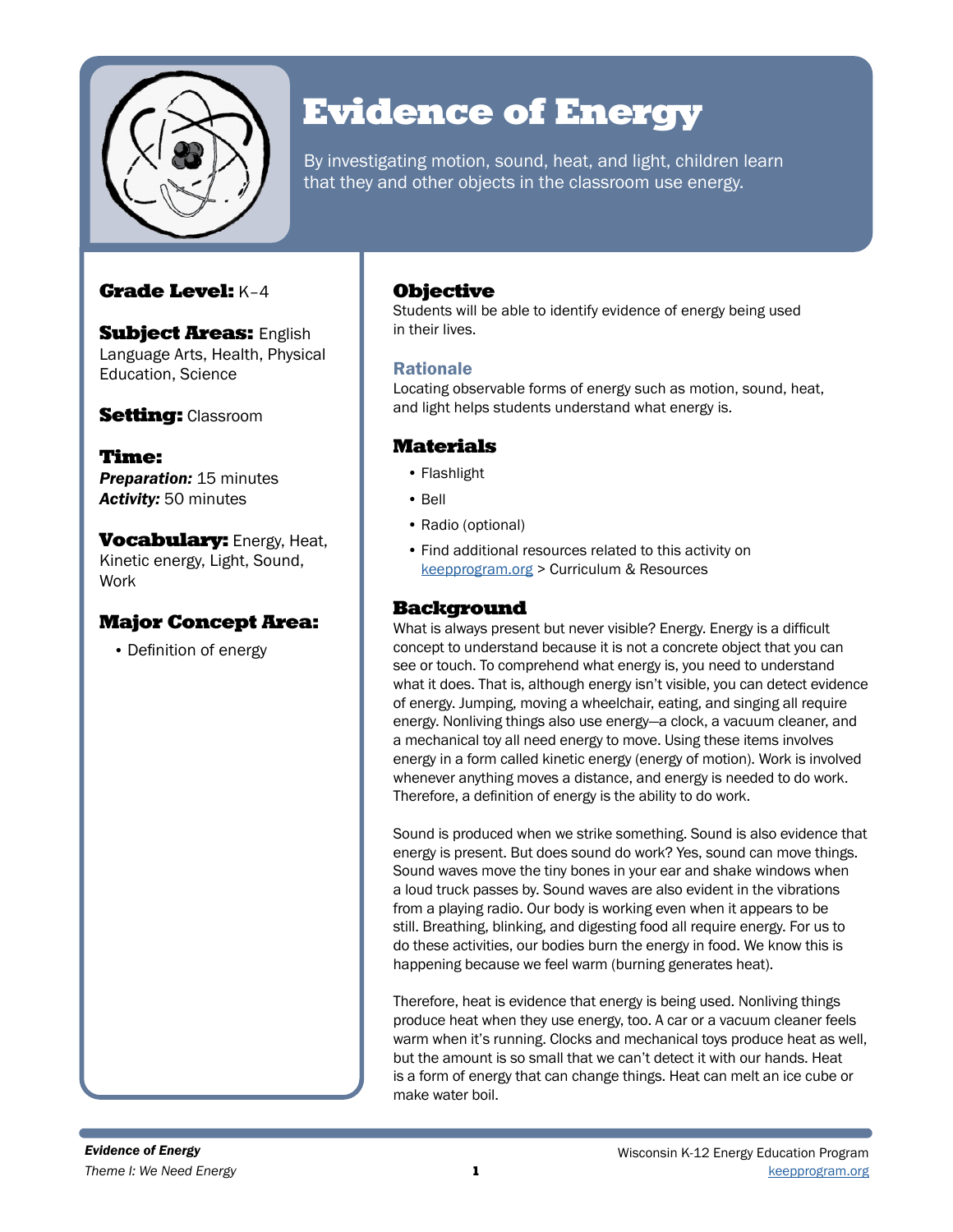The definition of energy can be amended to say that energy is the ability to do work or to change things. Light is another observable form of energy. Light can change things. When light shines on your arm it makes your arm feel warm. When light shines on a green plant, the plant can make food. Therefore, although energy itself isn't visible, you can detect evidence of energy. Movement, sound, heat, and light provide evidence that energy is present and being used.

#### Procedure

#### **Orientation**

Write the word "energy" on the board. Ask students what they think energy is. Note their answers.

Shine a flashlight, ring a bell, and jump or walk around. Ask students what these things have in common. Guide student responses to the fact that everything you're doing involves energy. Tell students that energy is everywhere, but you can't see it directly. You can, however, see evidence that energy exists.

#### Steps

- **1.** Lead students in a quick game of "Simon Says" to show that they can move and use energy. Have students look around the room and identify things that move or can move. Items they may notice include a clock, a bell, and a stapler. Tell students that all these things use energy.
- 2. Knock on wood or ring a bell. Tell students that sound is a form of energy. Students can look for other things that produce sound, such as a radio. Students can also feel the sound vibrations that come from the radio.
- 3. Have students put one of their hands on their arms. Ask them to describe how it feels. Tell students that heat is evidence of energy. Instruct students to look for other things that could give off heat. Students may notice a radiator, a motorized object, or other students.
- 4. Some students may have noticed that the sun and light bulbs also produce heat. Explain that light is evidence of energy. Have students look for examples of light energy.
- **5.** Clarify some beginning ideas about the nature of energy by leading a discussion. You might begin by saying: "There are many things in the world that we know exist because we can see them. But there are some things we cannot see. Energy is one of those

things. How do we know energy is there? Who can tell me a way?" Children will probably suggest some of the following:

- We can move
- The radiator feels warm
- The sun is shining

#### Closure

Write the words "What is Energy?" on the whiteboard or ask the question aloud. Have students form their own definition. Accept all responses, but emphasize that energy usually involves movement and heat. Have students keep track of the evidence of energy in their lives (see Assessment).



#### Assessment

Formative

When students define energy, do they relate movement, sound, heat, and light to evidence that energy is being used?

#### **Summative**

Have students create symbols to represent things that indicate energy is being used. For example, sound energy could be an ear, movement could be a stick figure running, heat could be a flame, and light could be the sun. Students working in small groups should draw these symbols on four cards. Invite the class to look around the room or school and tape or lay the cards on things that demonstrate the evidence of energy represented on the card. Show the class samples of items using energy and have students indicate if they see, hear, or feel these items to detect evidence of energy (for example, they hear a radio and it feels warm). Students may also discover that some items provide evidence of more than one form of energy.